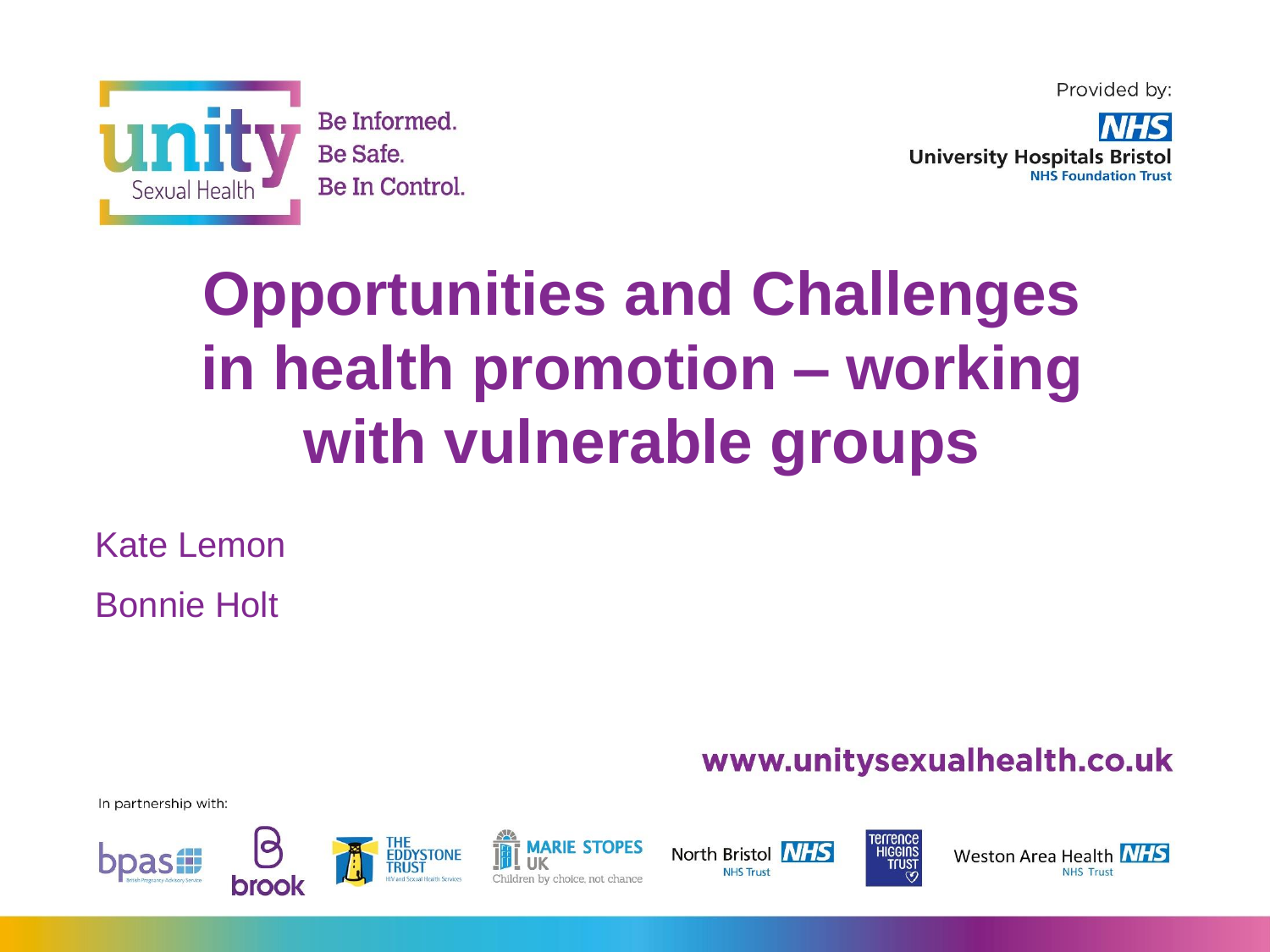

**NHS University Hospitals Bristol NHS Foundation Trust** 

## **Aims and Objectives:**

- Introduction to Terrence Higgins Trust
- Provide an overview of our health promotion work and the support we offer those living with HIV
- Discuss opportunities and challenges
- Q and A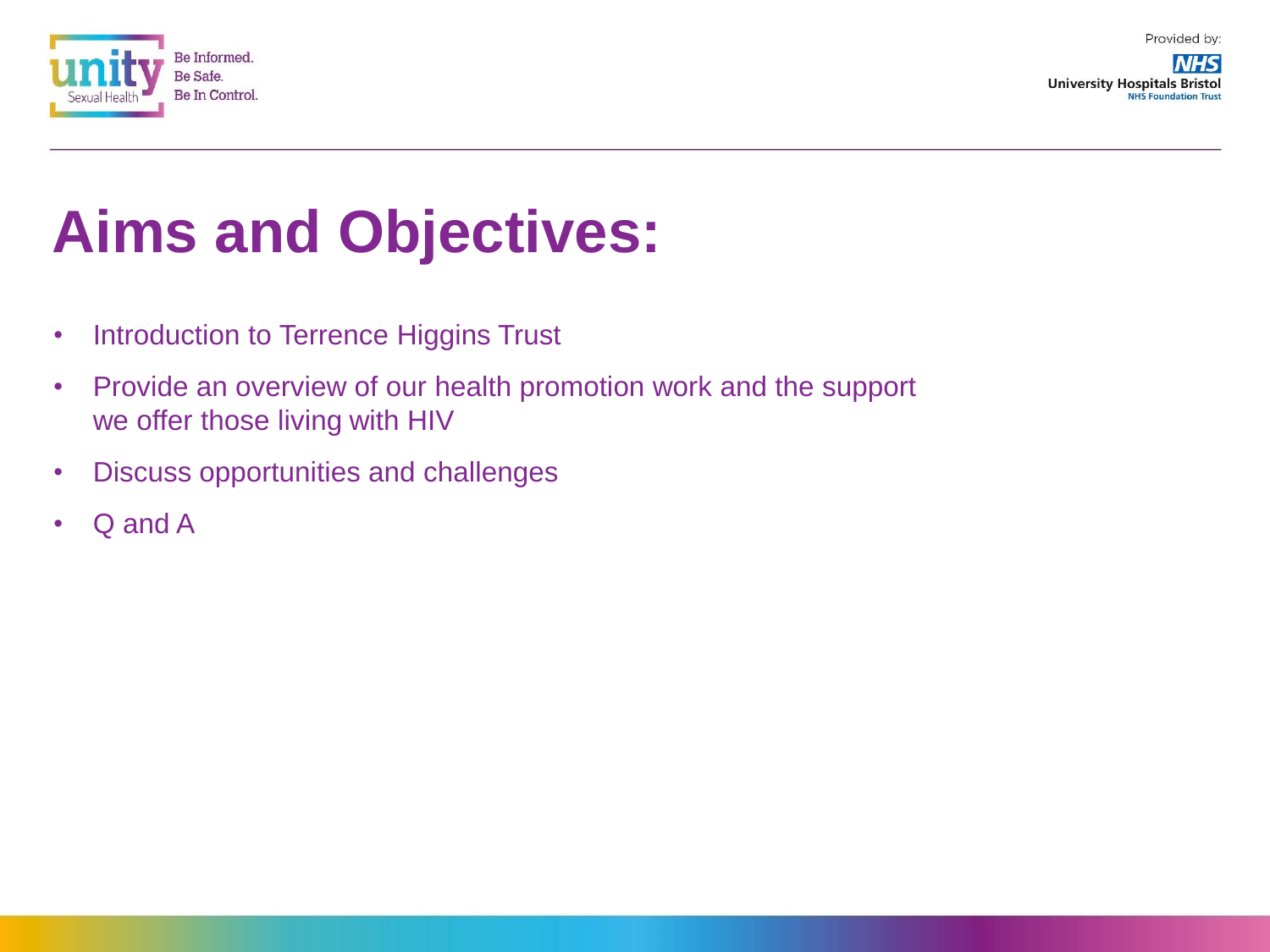

**NHS University Hospitals Bristol NHS Foundation Trust** 

## **Group Agreement**

- Be respectful
- Welcome diversity
- Disagree constructively
- Don't be afraid to ask questions
- Respect confidentiality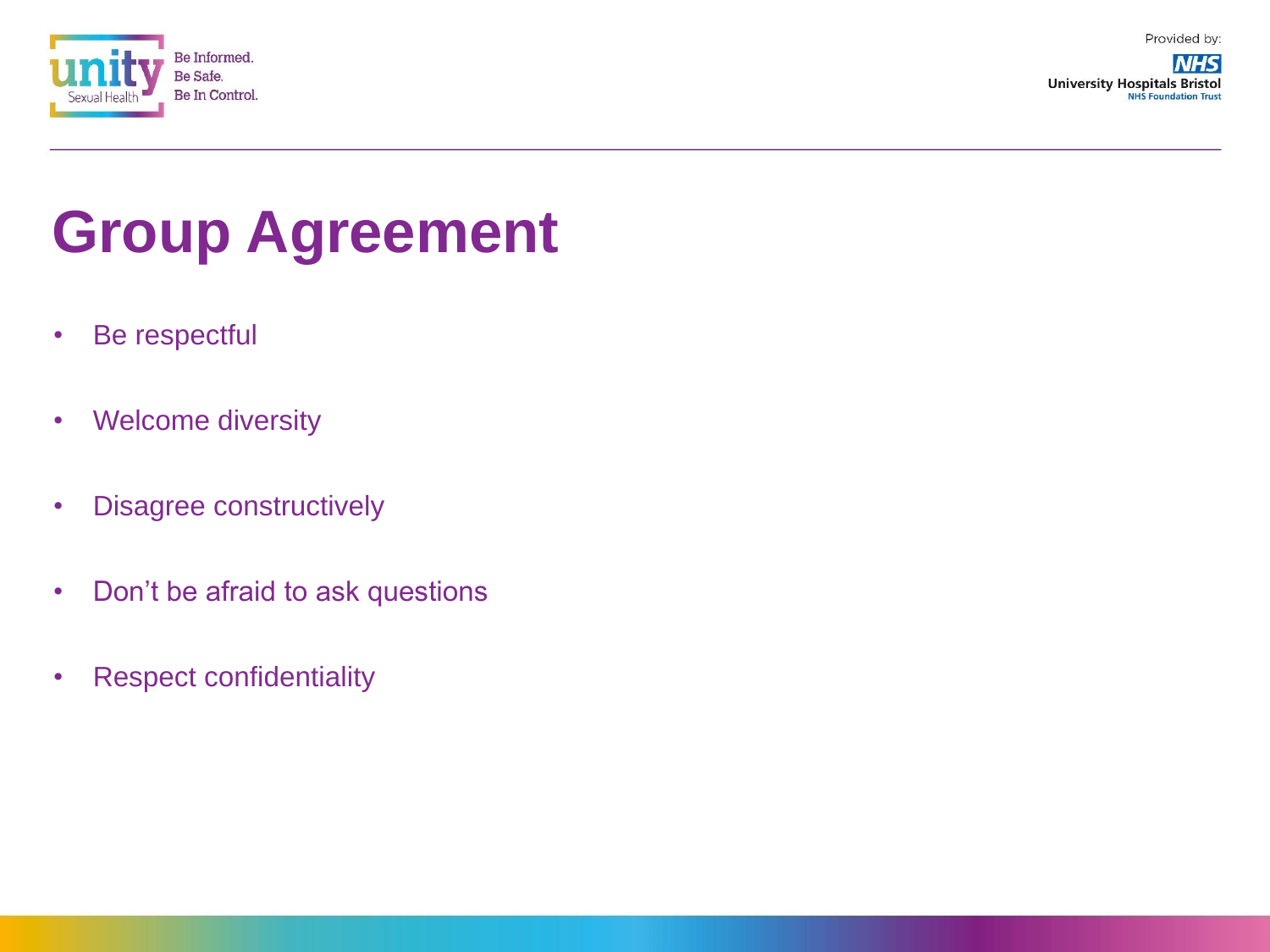

**University Hospitals Bristo NHS Foundation Trust** 

### **What we do: Health promotion**

• Kate Lemon – Service Manager

Outreach services : MSM, LGBTQ+, Sex workers, BME communities, students and other vulnerable groups who find it difficult to access mainstream services

• Bonnie Holt – Senior Wellbeing specialist Supporting those living with HIV in Bristol, South Glos and North Somerset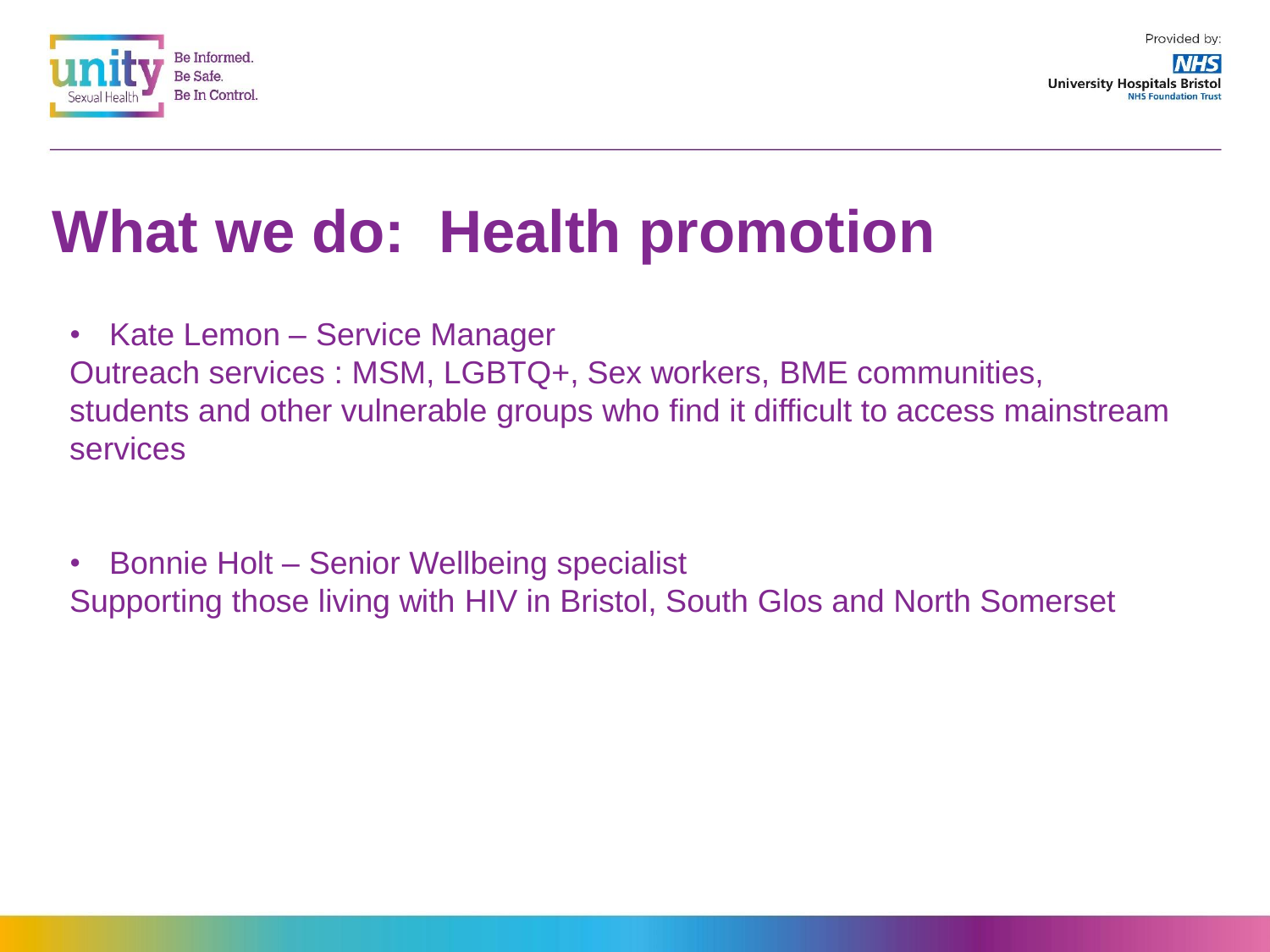

**University Hospitals Bristol NHS Foundation Trust** 

# **Opportunities**

#### **HEALTH PROMOTION**

- Quality interaction and time with service users
- Outreach testing consultation takes 30 minutes and is time to explore sexual practices and risk factors and provide information / support for future safe sexual health
- Signposting through discussions we might need to signpost to other services which they need – promote wider Unity services as well as other organisations e.g. BDP …LGBTQ+ support groups
- We get loads of feedback about services and service users needs
- We can offer STI screening to those who might not be experiencing symptoms but this is a good opportunity to support those who are anxious about their status and inform them about safer sexual practice going forward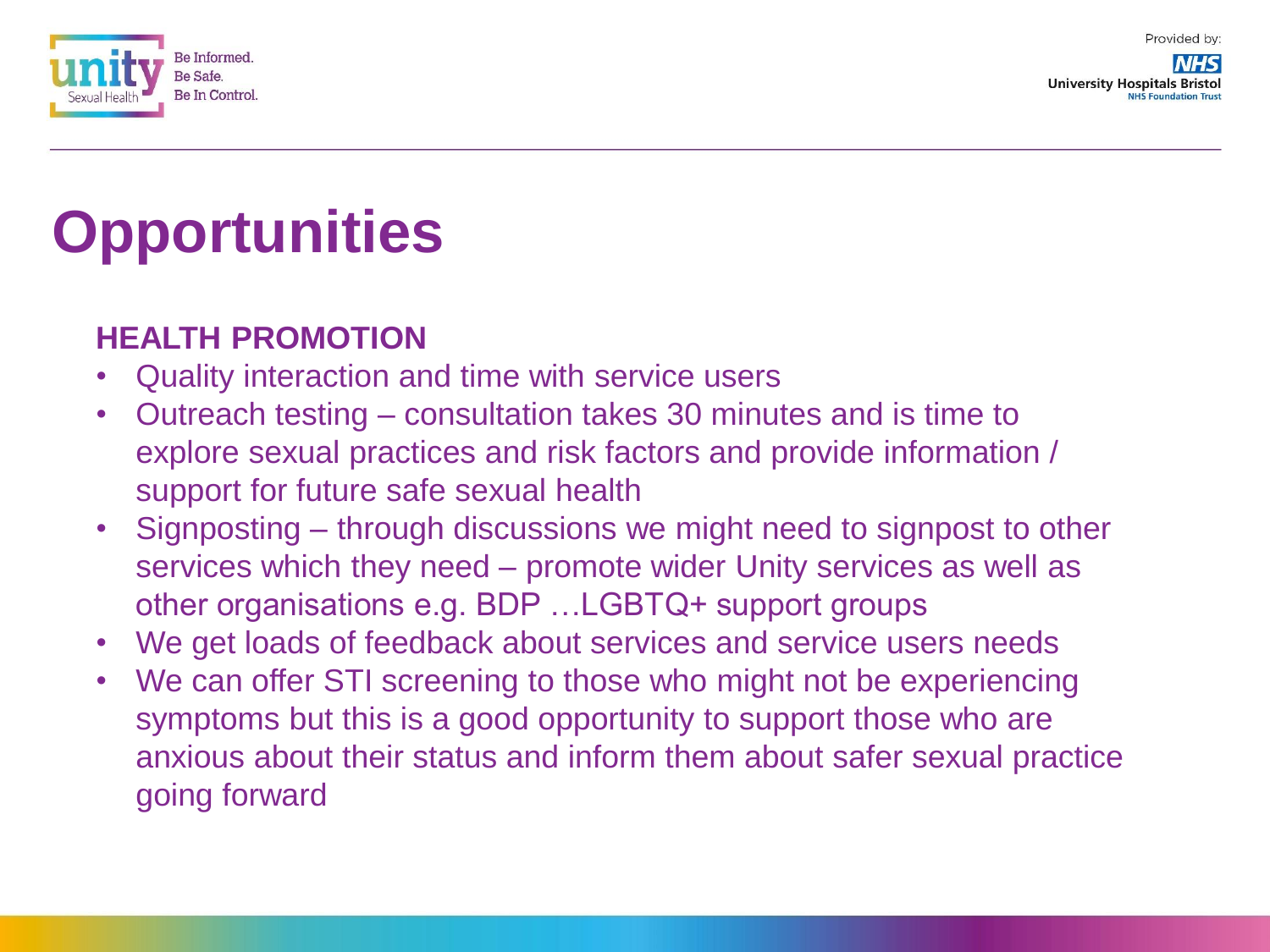

**NHS University Hospitals Bristol NHS Foundation Trust** 

## **Opportunities**

#### **Supporting those living with HIV**

- Time to talk and support service users 1-1
- Address individual needs
- Peer support through weekly groups yoga
- Face to face groups
- Signposting
- Advocating on SU behalf
- Listening is key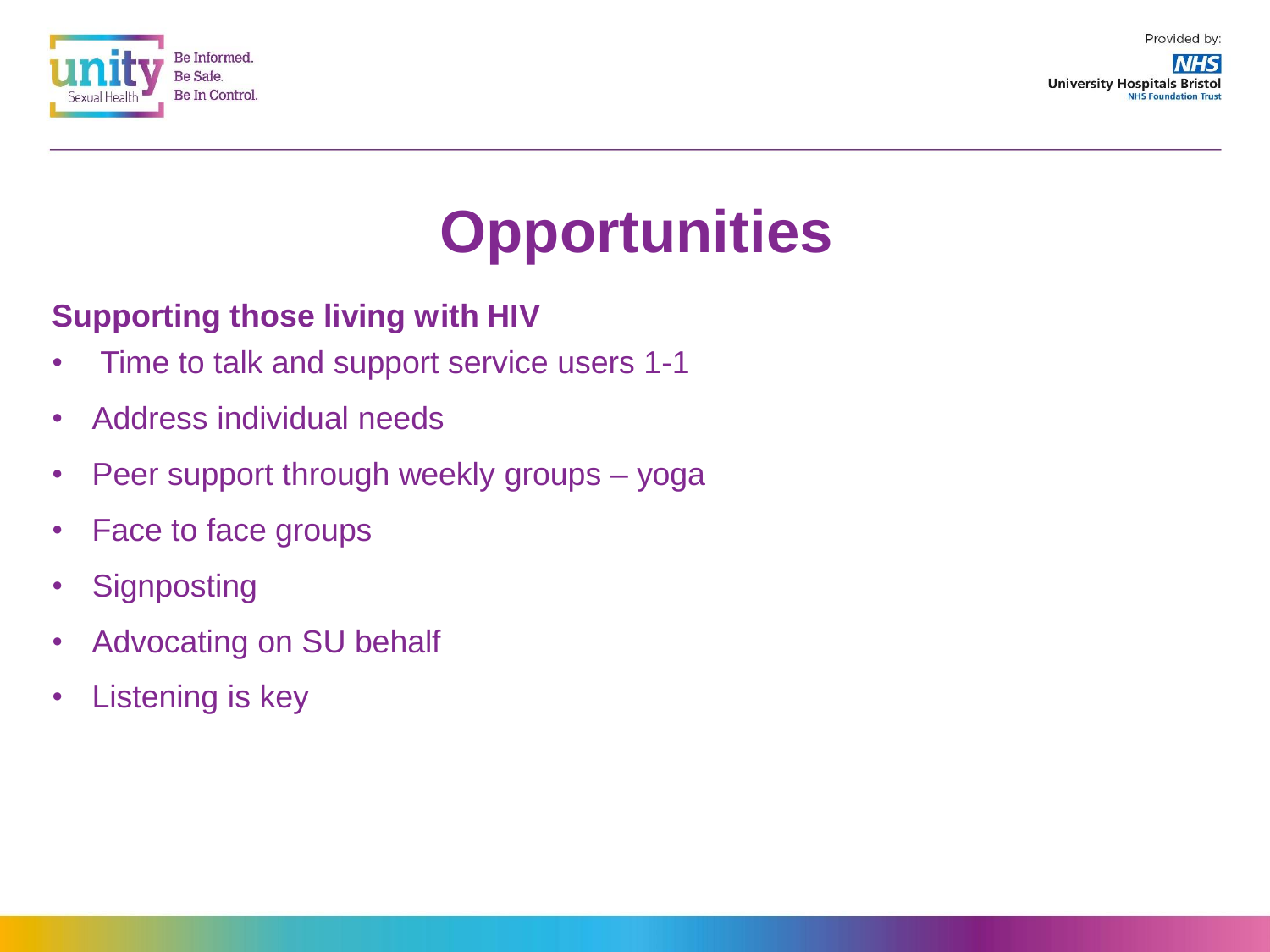

**University Hospitals Bristo NHS Foundation Trus** 

#### **Challenges**

- Getting the information to those who need it most
- Resources testing is expensive and takes time
- Stigma and discrimination
- Other services providing barriers to access for service users e.g. we still hear accounts of discriminatory attitudes in accessing services when some services are aware of their status
- Opening up the 'taboo' subject of sex especially in BAME communities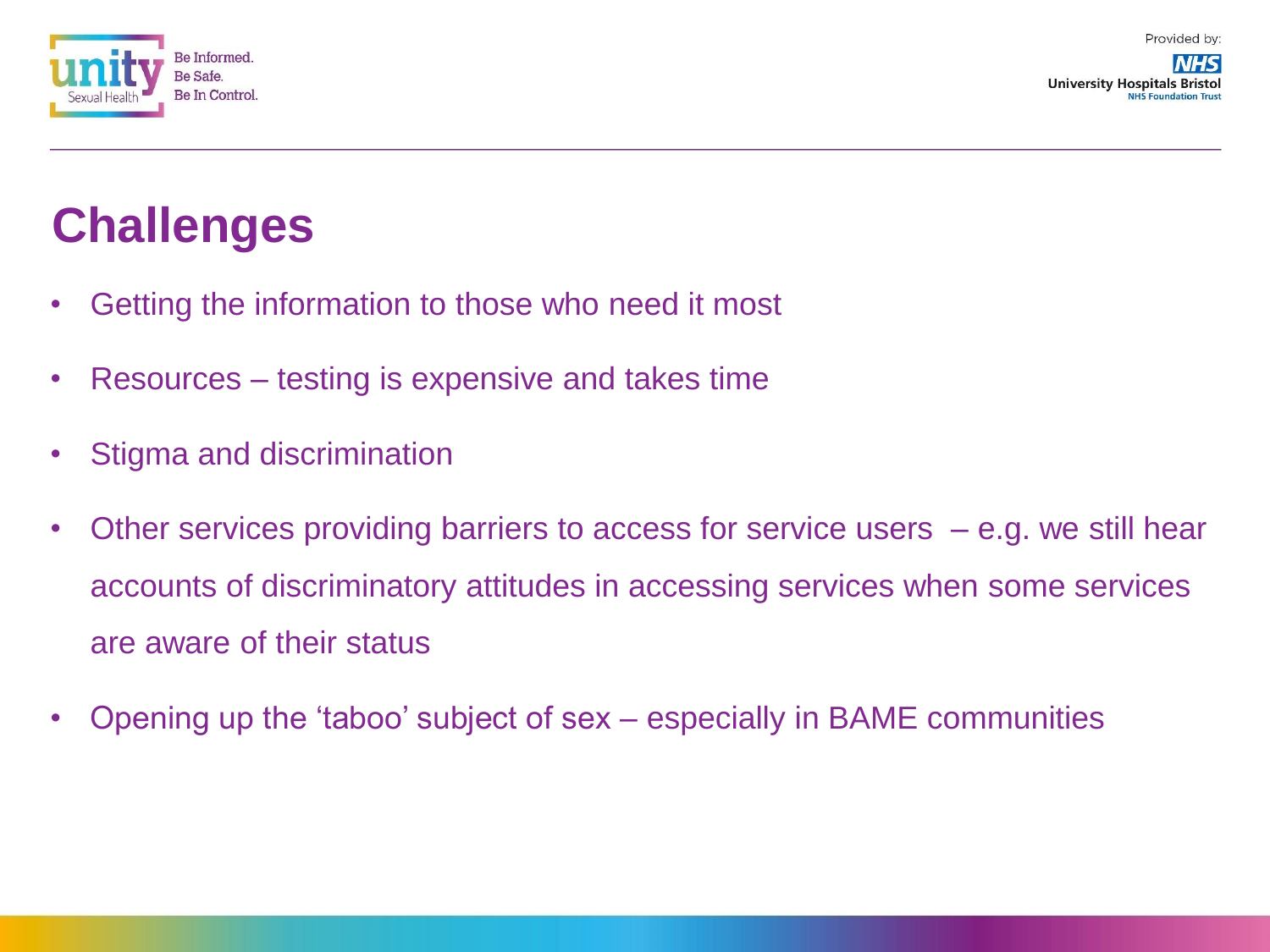

**NHS University Hospitals Bristol NHS Foundation Trust** 

#### **Q and A / discuss……….**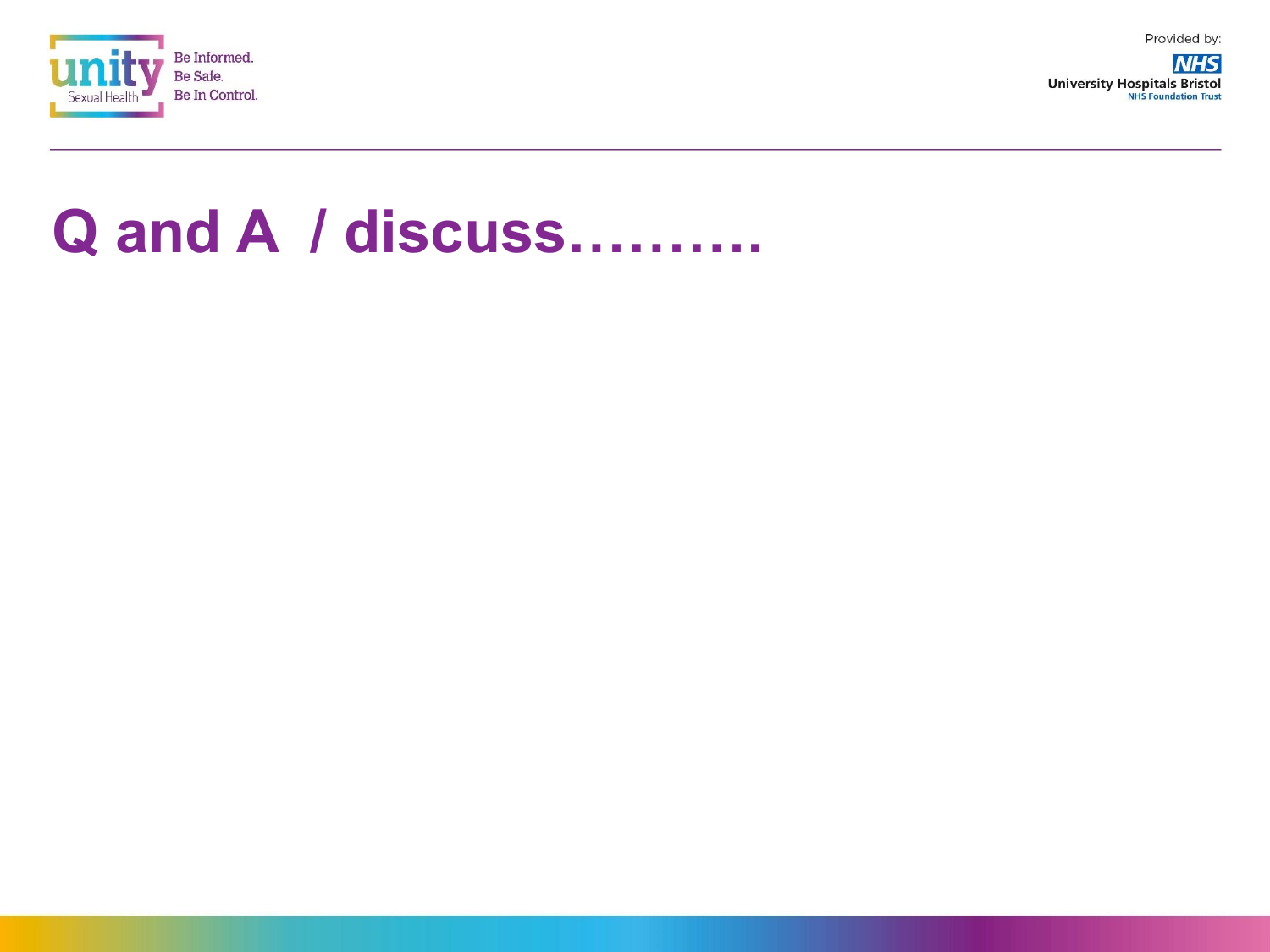



**University Hospitals Bristo NHS Foundation Trust** 

#### **Aims for the future :**

Improved engagement and feedback systems - increase service users in developing service provision

Increase opportunities for community testing

Increase training and awareness to services who need it

Increase resources and staffing

Increase work in partnership with other organisations to address the needs of service users